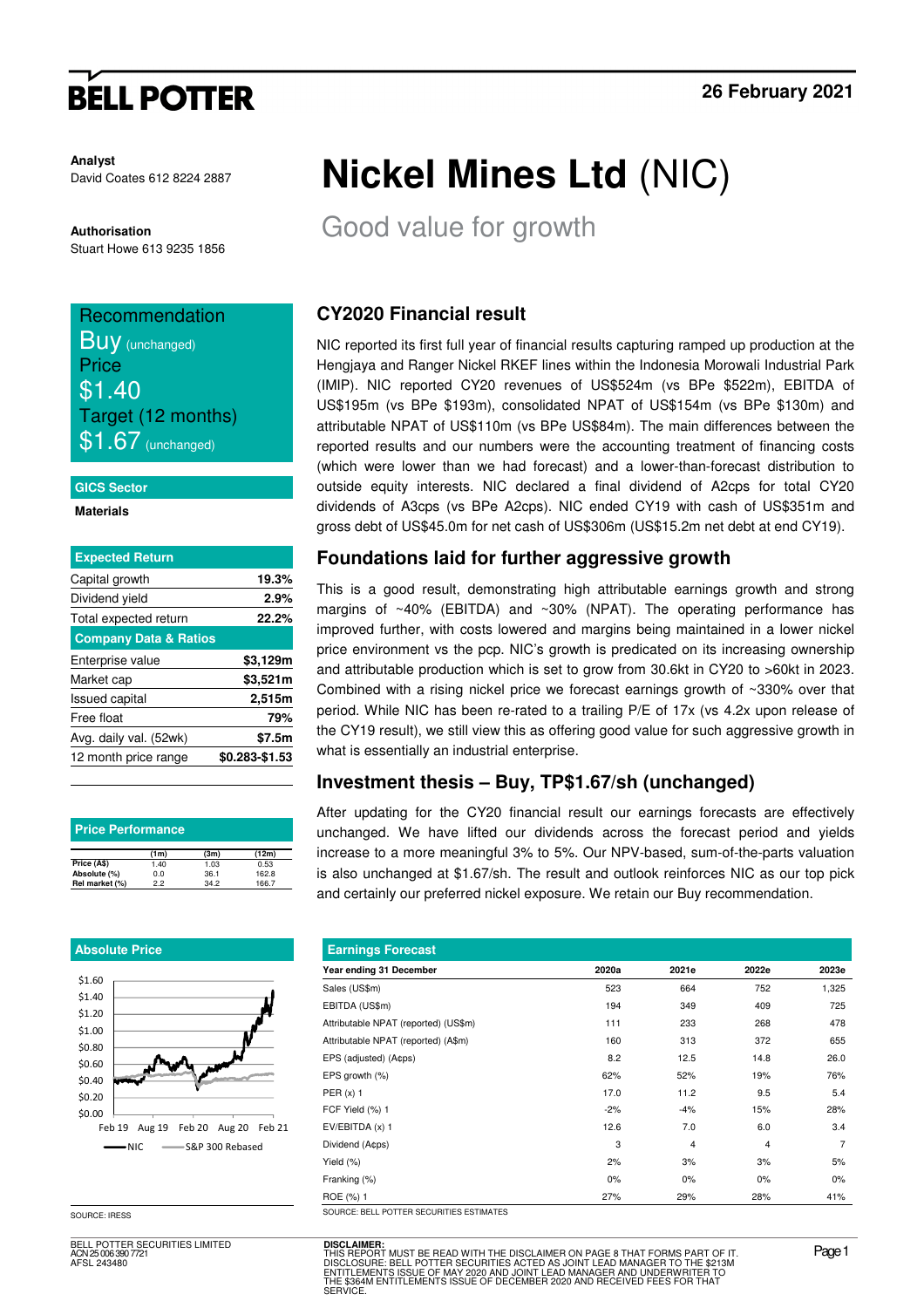# **Good value for growth**

### **CY2020 Financial result**

NIC reported its first full year of financial results capturing ramped up production at the Hengjaya and Ranger Nickel RKEF lines within the Indonesia Morowali Industrial Park (IMIP). NIC reported CY20 revenues of US\$524m (vs BPe \$522m), EBITDA of US\$195m (vs BPe \$193m), consolidated NPAT of US\$154m (vs BPe \$130m) and attributable NPAT of US\$110m (vs BPe US\$84m). The main differences between the reported results and our numbers were the accounting treatment of financing costs (which were lower than we had forecast) and a lower-than-forecast distribution to outside equity interests. NIC declared a final dividend of A2cps for total CY20 dividends of A3cps (vs BPe A2cps).

CY20 earnings translated to attributable EPS of A8.2cps and a trailing P/E ratio of 17x. This compares to a P/E ratio of 4.2x (annualised) at the time of the release of the CY19 results and, in our view, reflects the market's increased understanding of the story and the de-risking enabled by 18 months of consistent production and cost performance.

NIC ended CY20 with cash of US\$351m and gross debt of US\$45.0m for net cash of US\$306m (from net debt of \$15.2m at end CY19). During the period NIC raised US\$430m, repaid US\$20m of debt and paid considerations of ~US\$150m to acquire or secure increased ownership in NPI production capacity.

| <b>Table 1 - NIC Financial result summary</b> |                                       |                                                 |                                            |                    |                    |  |  |  |  |
|-----------------------------------------------|---------------------------------------|-------------------------------------------------|--------------------------------------------|--------------------|--------------------|--|--|--|--|
| <b>Financials (Consolidated basis)</b>        | <b>Dec-19</b><br>Actual<br>(6 months) | <b>Dec-20</b><br><b>Actual</b><br>$(12$ months) | <b>Dec-20</b><br><b>BPe</b><br>(12 months) | Variance<br>vs BPe | Variance<br>vs pcp |  |  |  |  |
| Revenue (US\$m)                               | 236.1                                 | 523.5                                           | 521.8                                      | 0%                 | 122%               |  |  |  |  |
| EBITDA (US\$m)                                | 97.2                                  | 194.5                                           | 192.9                                      | 1%                 | 100%               |  |  |  |  |
| NPAT reported (US\$m)                         | 91.3                                  | 153.7                                           | 130.4                                      | 18%                | 68%                |  |  |  |  |
| NPAT attributable (US\$m)                     | 49.1                                  | 110.6                                           | 84.3                                       | 31%                | 125%               |  |  |  |  |
| EPS attributable (Ac/sh)                      | 5.1                                   | 8.2                                             | 6.5                                        | 27%                | 62%                |  |  |  |  |
| Dividend (Ac/sh)                              | 0.000                                 | 0.030                                           | 0.020                                      | 50%                | na                 |  |  |  |  |
| Free cash flow (US\$m)                        | 14.44                                 | $-34.45$                                        | 90.2                                       | $-138%$            | $-339%$            |  |  |  |  |
| Cash balance (US\$m)                          | 49.8                                  | 351.4                                           | 437.3                                      | $-20%$             | 605%               |  |  |  |  |
| Debt (US\$m)                                  | 65.0                                  | 45.0                                            | 45.0                                       | $0\%$              | $-31%$             |  |  |  |  |
| Production, costs, prices                     |                                       |                                                 |                                            |                    |                    |  |  |  |  |
| Ni in NPI (t, Consolidated)                   | 20,988                                | 43,622                                          | 43,622                                     | $0\%$              | 108%               |  |  |  |  |
| Ni in NPI (t, Attributable)                   | 11,742                                | 30,619                                          | 30,619                                     | $0\%$              | 161%               |  |  |  |  |
| AIC (US\$/t)                                  | \$7,804                               | \$7,414                                         | \$7,414                                    | $0\%$              | $-5%$              |  |  |  |  |
| Nickel price (US\$/t)                         | \$15,483                              | \$13,775                                        | \$13,775                                   | $0\%$              | $-11%$             |  |  |  |  |

SOURCE: COMPANY DATA AND BELL POTTER SECURITIES ESTIMATES

#### **Key takeaways**

This is a good result, in line with our forecasts other than a beat at the NPAT line related to the financing costs. The business continues to deliver strong margins of ~40% (EBITDA margin) and ~30% (NPAT margin).

The results are also demonstrating the consistency we would expect to see from what is essentially an industrial enterprise. The last six months of 2019 was the first period of full production across the Hengjaya and Ranger RKEF lines. With the CY20 results now reported it can be seen the two periods compare closely on an annualised basis. We can also see that operations have been optimised, with costs lowered and margins being maintained over the two periods.

NIC's growth is predicated on its increasing ownership and attributable production which is set to grow from 30.6kt in CY20 to >60kt in 2023. Combined with a rising nickel price we forecast earnings growth of ~330% over that period, reinforcing it as our top pick and certainly our preferred nickel exposure.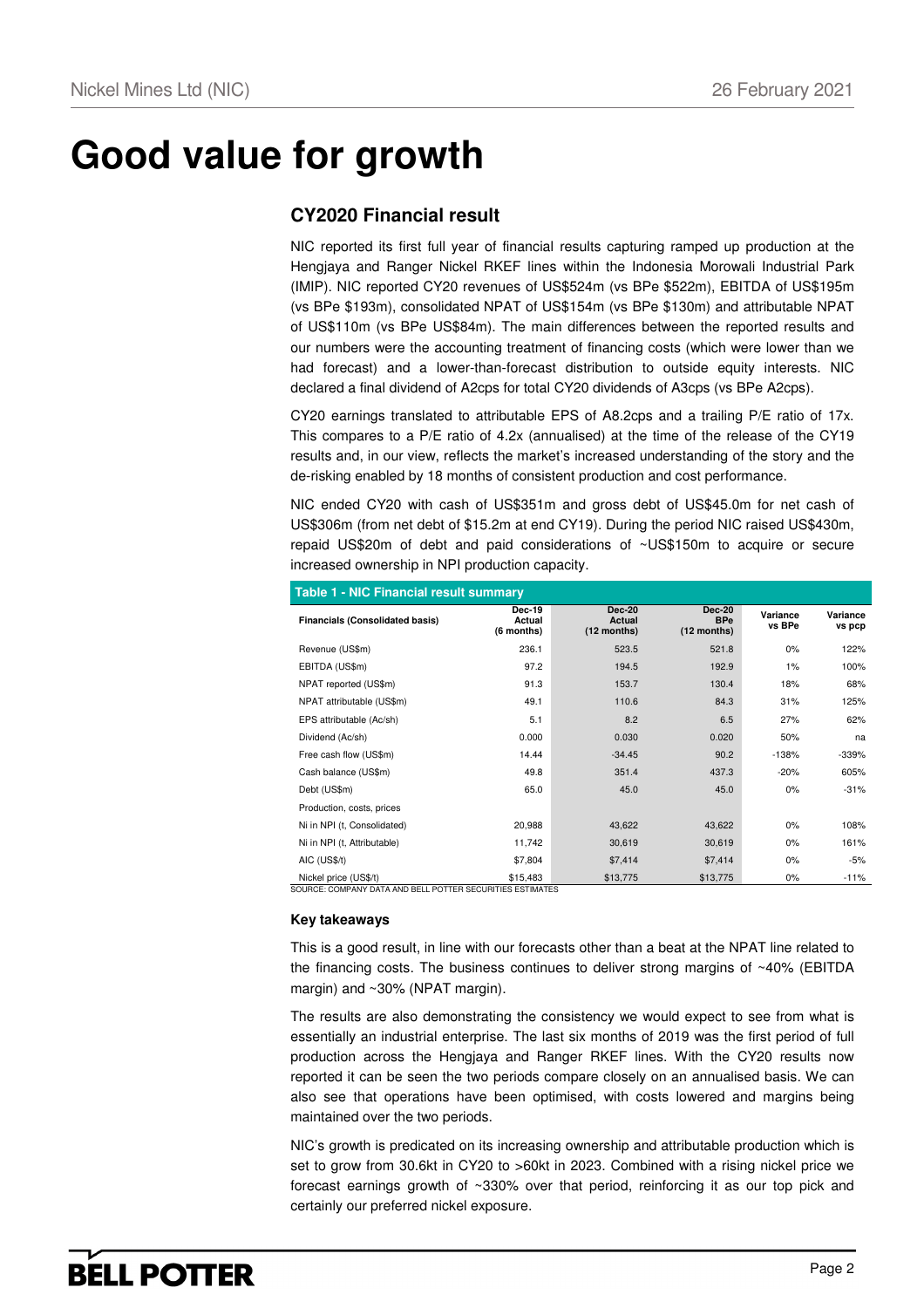### **Changes to our forecasts**

Beyond updating our forecasts for the CY20 financial result we have made only minor changes to our modelled assumptions, including:

- Increasing our forecast dividend payments reflecting the higher-than-forecast payments made in CY20, NIC's strong balance sheet and our forecast growth in operating cash flows for CY21; and
- Updated for the latest capital structure and rolled our model forward.

| Table 2 - Changes to our CY forecasts |                         |                |           |               |               |                |        |        |        |
|---------------------------------------|-------------------------|----------------|-----------|---------------|---------------|----------------|--------|--------|--------|
|                                       | <b>Previous</b>         |                |           | <b>New</b>    |               |                | Change |        |        |
| Year end 30 December                  | Dec-21                  | Dec-22         | Dec-23    | <b>Dec-21</b> | <b>Dec-22</b> | Dec-23         | Dec-21 | Dec-22 | Dec-23 |
| Prices & currency                     |                         |                |           |               |               |                |        |        |        |
| Nickel price (US\$/t)                 | 16,424                  | 17,857         | 18,629    | 16,424        | 17,857        | 18,629         | 0%     | 0%     | 0%     |
| <b>US\$/A\$</b>                       | 0.75                    | 0.72           | 0.73      | 0.75          | 0.72          | 0.73           | 0%     | 0%     | 0%     |
| <b>Production &amp; costs</b>         |                         |                |           |               |               |                |        |        |        |
| Ore mined (t)                         | 1,800,000               | 1,800,000      | 1,800,000 | 1,800,000     | 1,800,000     | 1,800,000      | 0%     | 0%     | 0%     |
| Nickel in ore (t)                     | 32,400                  | 32,400         | 32,400    | 32,400        | 32,400        | 32,400         | 0%     | 0%     | 0%     |
| RKEF NPI production (t)               | 304,615                 | 304,615        | 579,615   | 304,615       | 324,615       | 579,615        | 0%     | 7%     | 0%     |
| Contained nickel (t)                  | 44,169                  | 44,169         | 77,169    | 44,169        | 46,569        | 77,169         | 0%     | 5%     | 0%     |
| Contained nickel (t, attributable)    | 35,335                  | 35,335         | 61,735    | 35,335        | 37,255        | 61,735         | 0%     | 5%     | 0%     |
| Cash costs (US\$/t Ni)                | 7,429                   | 7,666          | 7,881     | 7,429         | 7,672         | 7,881          | 0%     | 0%     | 0%     |
| Earnings & valuation                  |                         |                |           |               |               |                |        |        |        |
| Revenue (consolidated, US\$m)         | 664                     | 752            | 1,325     | 664           | 752           | 1,325          | 0%     | 0%     | 0%     |
| Revenue (attributable, US\$m)         | 577                     | 646            | 1,091     | 577           | 646           | 1,091          | 0%     | 0%     | 0%     |
| EBITDA (attributable, US\$m)          | 280                     | 325            | 578       | 280           | 325           | 578            | 0%     | 0%     | 0%     |
| NPAT (reported, attributable, US\$m)  | 237                     | 268            | 479       | 233           | 268           | 478            | $-2%$  | 0%     | 0%     |
| EPS (reported) (Acps)                 | 12.7                    | 14.8           | 26.1      | 12.5          | 14.8          | 26.0           | $-2%$  | 0%     | 0%     |
| PER(x)                                | 11.1                    | 9.5            | 5.4       | 11.2          | 9.5           | 5.4            | 0.2    | 0.0    | 0.0    |
| EPS growth (%)                        | 96%                     | 17%            | 76%       | 52%           | 19%           | 76%            | $-45%$ | 2%     | 0%     |
| DPS (Acps)                            | $\overline{\mathbf{c}}$ | $\overline{c}$ | 3         | 4             | 4             | $\overline{7}$ | 100%   | 100%   | 133%   |
| Yield                                 | 1%                      | 1%             | 2%        | 3%            | 3%            | 5%             | $1\%$  | $1\%$  | 3%     |
| NPV (A\$/sh)                          | 1.67                    | 1.78           | 2.34      | 1.64          | 1.67          | 2.10           | $-2%$  | $-6%$  | $-10%$ |
| Price Target (A\$/sh)                 |                         | 1.67           |           |               | 1.67          |                |        | 0%     |        |

#### The net impact of these changes are summarised in the forecast changes table below:

SOURCE: COMPANY DATA AND BELL POTTER SECURITIES ESTIMATES

After updating for the CY20 financial result our earnings forecasts are effectively unchanged. We lift our dividends across the forecast period and yields increase to a more meaningful 3% to 5%. Our NPV-based, sum-of-the-parts valuation is unchanged at \$1.67/sh and we retain our Buy recommendation.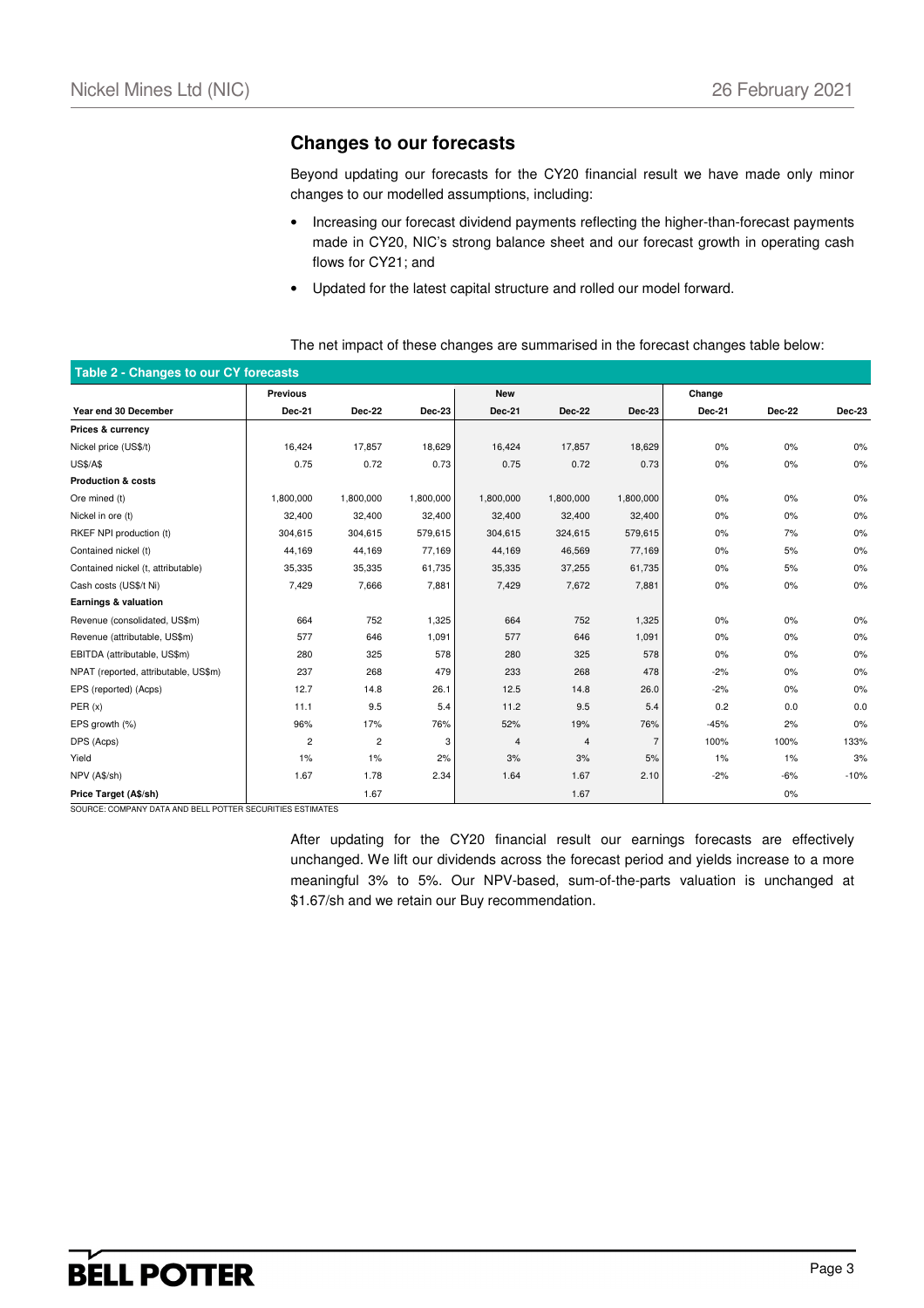### **Upcoming catalysts**

Upcoming catalysts for NIC include:

- Completion of debt funding arrangements and acquisition of the 80% interest in Angel Nickel, which we now anticipate will completed by 30 June 2021;
- Updates on the construction of the Angel Nickel project, comprising 4 next-generation rotary-kiln-electric-furnace (RKEF) lines being developed within the Indonesia Weda Bay Industrial Park (IWIP), for which NIC has executed a binding agreement to acquire a 80% interest for US\$554m total, discounted, consideration;
- Ongoing production updates from the Hengjaya and Ranger Nickel RKEF lines. Both projects have now achieved established production levels above nameplate. Ongoing updates will reinforce the sustainability of these production levels;
- The release of NIC's March 2021 quarterly production and cost report, expected in late April 2021;
- Updates on NPI pricing and the effective Ni payability, which we believe the market will still be considering as a measure of NIC's nickel price exposure;
- Progress updates for the Hengjaya Mine, where a major production expansion is complete and the sustainability of production of +150kt ore per month and costs of ~US\$20/t are targeted; and
- Updates on the ownership levels of the 80%-owned Hengjaya Mine, which is subject to Indonesia's compulsory divestment laws.



### **NIC vs the ASX Metals and Mining Index**

**Figure 1 - NIC relative share price performance vs ASX Metals and Mining Index (XMM)**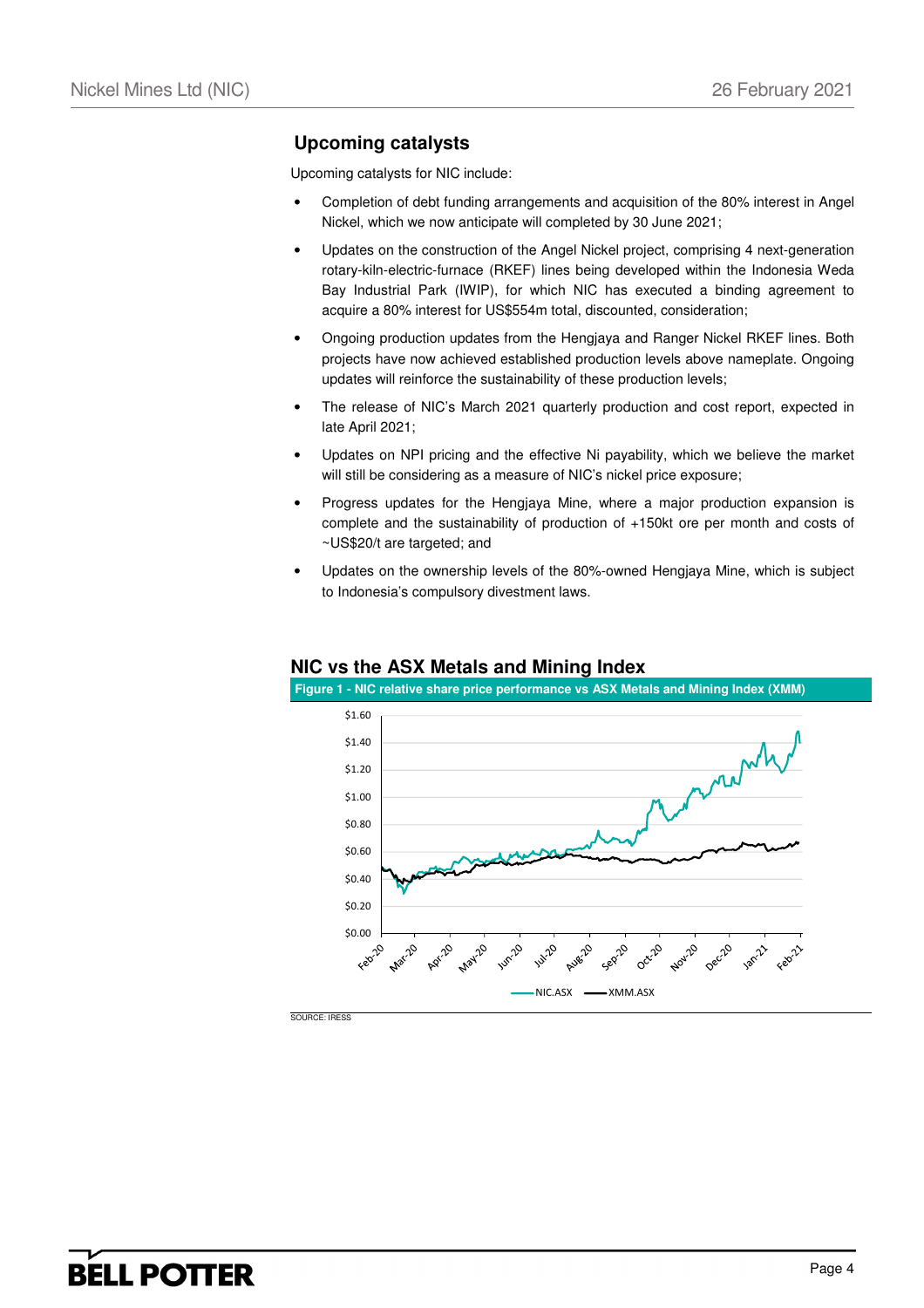# **Nickel Mines Limited (NIC)**

## **Company description: fully integrated NPI producer**

Nickel Mines Limited ('Nickel Mines' or 'NIC') was formed in 2007 and listed on the ASX in 2018. Its operations are focused in Central Sulawesi, Indonesia, where it holds an 80% interest four Rotary Kiln Electric Furnace (RKEF) NPI production lines (the two Hengjaya lines and the two Ranger lines) with Shanghai Decent Investments (SDI) a subsidiary of Tsingshan Group, the world's largest stainless steel producer. The RKEF lines are located in an existing, fully integrated stainless steel production facility, the Indonesian Morowali Industrial Park (IMIP).

First production from the Hengjaya Lines was achieved on 31 January 2019 and the Ranger Lines commenced production during the December quarter 2019. Both projects have since achieved steady state production of ~20ktpa contained Ni in NPI, exceeding nameplate production of ~16ktpa each at lower than planned operating costs.

In November 2020 NIC executed a binding agreement to acquire a 70% interest (since increased to 80%) in the Angel Nickel Project comprising four new generation RKEF NPI production lines and a captive 380MW power station. Angel Nickel is currently under construction within the Indonesia Weda Bay Industrial Park ('IWIP') on Halmahera Island in Indonesia.

NIC also holds an 80% interest in Hengjaya Mine ('HM'), a high-grade, long-life nickel laterite deposit, also in Central Sulawesi in close proximity to the IMIP. The HM produces Direct Shipping Ore (DSO), the bulk of which is sold into the IMIP facility for the production of Nickel Pig Iron (NPI), a key input into stainless steel production.

### **Investment thesis – Buy, TP\$1.67/sh (unchanged)**

After updating for the CY20 financial result our earnings forecasts are effectively unchanged. We lift our dividends across the forecast period and yields increase to a more meaningful 3% to 5%. Our NPV-based, sum-of-the-parts valuation is also unchanged at \$1.67/sh. The result and outlook reinforces NIC as our top pick and certainly our preferred nickel exposure. We retain our Buy recommendation.

### **Valuation: \$1.67/sh**

Our 12-month forward NIC valuation incorporates DCF models of its attributable interests in the Hengjaya laterite nickel ore mine (HM), an 80% interest in the two Hengjaya Nickel RKEF lines and an 80% interest in the two Ranger Nickel RKEF lines.

We have constructed a discounted cash flow (DCF) model for NIC's attributable interest in these RKEF lines that are in production at Tsingshan's IMIP facility and a DCF calculation for NIC's current 80% interest (declining to 49% by FY2023) in the Hengjaya laterite nickel ore mine.

We also include a risk-adjusted, NPV-based valuation for NIC's prospective 80% interest in the Angel Nickel Industry (ANI) project, a notional value for other exploration and development projects, an estimate of corporate overhead costs and NIC's last reported net cash position. Our valuation is calculated on a fully diluted basis. Following the latest update, our valuation stands at \$1.67/sh.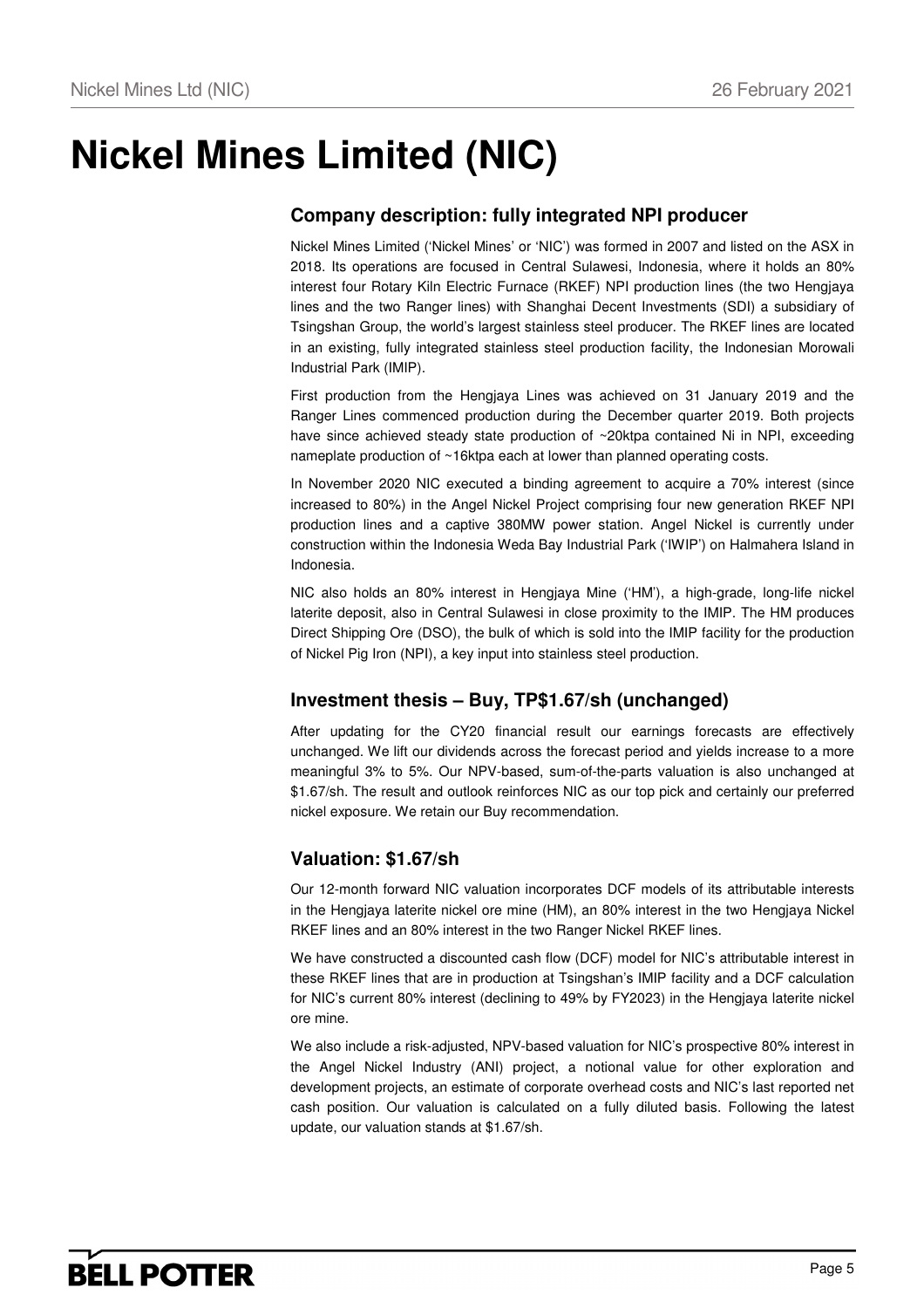### **Risks**

Key risks to our investment case include (but are not limited to):

- **Funding and capital management risks:** Funding and capital management risks can include access to debt and equity finance, maintaining covenants on debt finance, managing dividend payments and managing debt repayments. Exploration and development companies with no sales revenues are reliant on access to equity markets and debt financing to fund the advancement and development of their projects.
- **Operating and development risks:** Mining companies' assets are subject to risks associated with their operation and development. Risks for each company can be heightened depending on method of operation (e.g. underground versus open pit mining) or whether it is a single mine company. Development of mining assets may be subject to receiving permits, approvals timelines or weather events, causing delays to commissioning and commercial production.
- **COVID-19 risks:** Mining companies' rely on freedom of movement of workforces, functioning transport routes, reliable logistics services including road, rail, aviation and ports in order to maintain operations and get their products to market. They also rely on liquid, functioning markets to sell their products. Measures being put in place to combat the COVID-19 pandemic are posing risks to these conditions.
- **Operating and capital cost fluctuations:** The cost and availability of exploration, development and mining inputs can fluctuate widely and cause significant differences between planned and actual operating and capital costs. Key operating costs are linked to energy and labour costs as well as access to, and availability of, technical skills, operating equipment and consumables.
- **Commodity price and exchange rate fluctuations:** The future earnings and valuations of exploration, development and producing Resources companies are subject to fluctuations in underlying commodity prices and foreign currency exchange rates.
- **Resource growth and mine life extensions:** The viability of future operations and the earnings forecasts and valuations reliant upon them may depend upon resource and reserve growth to extend mine lives, which is in turn dependent upon exploration success, of which there are no guarantees.
- **Regulatory changes risks:** Changes to the regulation of infrastructure and taxation (among other things) can impact the earnings and valuation of mining companies. NIC's assets are located in Sulawesi, Indonesia, which has in the past implemented regulatory changes related to mining project ownership, fiscal terms and mineral export requirements.
- **Sovereign risks:** Mining companies' assets are subject to the sovereign risks of the jurisdiction within which they are operating. NIC's assets are in Indonesia, a G20 country with one of the largest economies in SE Asia. Its sovereign debt is rated investment grade by the major ratings agencies.
- **Corporate/M&A risks:** Risks associated with M&A activity including differences between the entity's and the market's perception of value associated with completed transactions. NIC is the junior partner co-investing in production assets with a large, privately owned Chinese company. The strength and cohesiveness of this relationship over the long term has the potential to both add and reduce value to the partnership. One of the key mitigating factors in this respect has been the investment of a combined US\$50m by SDI and Wanlu Investments (US\$26m and US\$24m respectively) into NIC equity.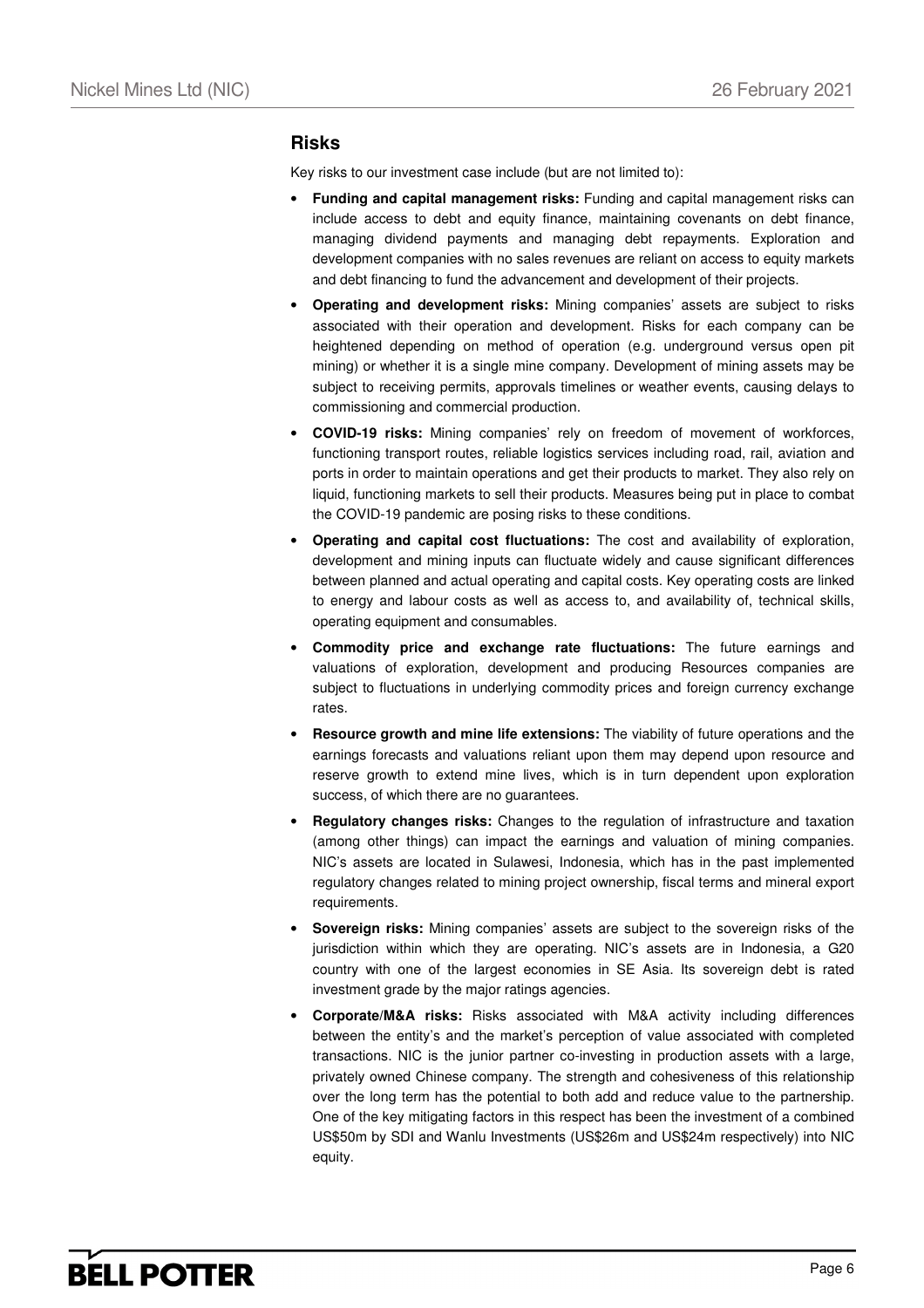## **Nickel Mines Ltd** as at 26 February 2021

## Nickel Mines Ltd (Nickel Mines Ltd (Nickel Mines Ltd (Nickel Mines Ltd (Nickel Mines Ltd Computer) \$1.67 Recommendation Buy Price \$1.40

### **Table 3 - Financial summary**

| <b>PROFIT AND LOSS</b>                            |                |                                        |                  |         |         |         | <b>FINANCIAL RATIOS</b>                                                                    |               |               |            |                   |             |           |
|---------------------------------------------------|----------------|----------------------------------------|------------------|---------|---------|---------|--------------------------------------------------------------------------------------------|---------------|---------------|------------|-------------------|-------------|-----------|
| Year ending 31 Dec. (from 2020)                   | Unit           | 2019a                                  | 2020a*           | 2021e   | 2022e   | 2023e   | Year ending 31 Dec. (from 2020)                                                            | Unit          | 2019a         | 2020a*     | 2021e             | 2022e       | 2023e     |
| Revenue                                           | US\$m          | 236.1                                  | 523.5            | 663.7   | 751.6   | 1,324.9 | <b>VALUATION</b>                                                                           |               |               |            |                   |             |           |
| Expense                                           | US\$m          | (138.9)                                | (329.0)          | (314.8) | (342.9) | (599.5) | Attributable NPAT                                                                          | US\$m         | 56.5          | 110.6      | 233.4             | 267.7       | 477.9     |
| <b>EBITDA</b>                                     | US\$m          | 97.2                                   | 194.5            | 349.0   | 408.7   | 725.4   | Attributable NPAT                                                                          | A\$m          | 82.5          | 160.1      | 313.2             | 371.8       | 654.7     |
| Depreciation                                      | US\$m          | (16.4)                                 | (36.8)           | (36.4)  | (44.8)  | (63.3)  | <b>Reported EPS</b>                                                                        | Ac/sh         | 5.1           | 8.2        | 12.5              | 14.8        | 26.0      |
| EBIT                                              | US\$m          | 80.8                                   | 157.7            | 312.6   | 363.9   | 662.1   | <b>Adjusted EPS</b>                                                                        | Ac/sh         | 4.4           | 8.2        | 12.5              | 14.8        | 26.0      |
| Net interest expense                              | US\$m          | (2.1)                                  | (4.7)            | (11.9)  | (15.9)  | 8.8     | EPS growth                                                                                 | $\%$          | 46%           | 62%        | 52%               | 19%         | 76%       |
| Unrealised gains (Impairments)                    | US\$m          | 7.4                                    |                  |         |         |         | PER                                                                                        | x             | 13.8x         | 17.0x      | 11.2x             | 9.5x        | 5.4x      |
| Other                                             | US\$m          | 5.4                                    | 1.6              |         |         |         | <b>DPS</b>                                                                                 | Ac/sh         |               | 3.0        | 4.0               | 4.0         | 7.0       |
| PBT                                               | US\$m          | 91.5                                   | 154.6            | 300.7   | 348.0   | 670.8   | Franking                                                                                   | $\%$          | 0%            | 0%         | 0%                | 0%          | 0%        |
| Tax expense                                       | US\$m          | (0.2)                                  | (0.9)            | (4.3)   | (7.7)   | (73.5)  | Yield                                                                                      | $\%$          | 0%            | 2%         | 3%                | 3%          | 5%        |
| Consolidated profit (loss) for the year           | US\$m          | 91.3                                   | 153.7            | 296.4   | 340.2   | 597.3   | FCF/share                                                                                  | Ac/sh         | 2.6           | (2.6)      | (5.6)             | 21.1        | 39.7      |
| Non-Controlling Interest                          | US\$m          | 34.8                                   | 43.1             | 63.0    | 72.5    | 119.4   | FCF yield                                                                                  | $\%$          | 2%            | $-2%$      | $-4%$             | 15%         | 28%       |
| Attributable NPAT (reported)                      | US\$m          | 56.5                                   | 110.6            | 233.4   | 267.7   | 477.9   | P/FCFPS <sup>1</sup>                                                                       | x             | 54.1x         | $-54.7x$   | $-24.9x$          | 6.6x        | 3.5x      |
| NPAT (underlying)                                 | US\$m          | 49.1                                   | 110.6            | 233.4   | 267.7   | 477.9   | EV/EBITDA                                                                                  | x             | 25.2x         | 12.6x      | 7.0x              | 6.0x        | 3.4x      |
|                                                   |                |                                        |                  |         |         |         | EBITDA margin                                                                              | $\%$          | 41%           | 37%        | 53%               | 54%         | 55%       |
| <b>CASH FLOW</b>                                  |                |                                        |                  |         |         |         | EBIT margin                                                                                | $\%$          | 34%           | 30%        | 47%               | 48%         | 50%       |
| Year ending 31 Dec. (from 2020)                   | Unit           | 2019a                                  | 2020a*           | 2021e   | 2022e   | 2023e   | Return on assets                                                                           | $\%$          | 26%           | 17%        | 20%               | 19%         | 30%       |
| OPERATING CASHFLOW                                |                |                                        |                  |         |         |         | Return on equity                                                                           | $\%$          | 49%           | 27%        | 29%               | 28%         | 41%       |
| Receipts                                          | US\$m          | 212.7                                  | 517.6            | 715.1   | 742.8   | 1,267.5 | <b>LIQUIDITY &amp; LEVERAGE</b>                                                            |               |               |            |                   |             |           |
| Payments                                          | US\$m          | (169.9)                                | (358.9)          | (276.3) | (335.9) | (535.3) | Net debt (cash)                                                                            | \$m           | 15            | (306)      | (53)              | (295)       | (820)     |
| Tax                                               | US\$m          | (4.7)                                  | (9.1)            | 0.9     | (4.3)   | (7.7)   | ND / E                                                                                     | $\%$          | 4%            | $-33%$     | $-5%$             | $-23%$      | $-50%$    |
| Net interest                                      | US\$m          | 0.1                                    | 0.3              | (11.9)  | (15.9)  | 8.8     | $ND / (ND + E)$                                                                            | %             | 3%            | $-48%$     | $-5%$             | $-30%$      | $-100%$   |
| Other                                             | US\$m          |                                        |                  |         |         |         | EBITDA / Interest                                                                          | x             | 46.1x         | 40.9x      | 29.4x             | 25.7x       | nm        |
| Operating cash flow                               | US\$m          | 38.2                                   | 150.0            | 427.8   | 386.7   | 733.2   |                                                                                            |               |               |            |                   |             |           |
| <b>INVESTING CASHFLOW</b>                         |                |                                        |                  |         |         |         | <b>ATTRIBUTABLE DATA - NICKEL MINES LTD</b><br>Year ending 31 Dec. (from 2020)             | Unit          |               | 2020a*     |                   | 2022e       | 2023e     |
| Property, plant and equipment<br>Mine development | US\$m<br>US\$m | (29.6)                                 | (7.4)<br>(147.0) | (532.9) | (3.7)   | (4.5)   | Revenues                                                                                   | US\$m         | 2019a<br>95.7 | 391.3      | 2021e<br>577.0    | 645.9       | 1,091.1   |
| Exploration & evaluation                          | US\$m          |                                        |                  | (0.4)   | (0.4)   | (0.4)   | <b>EBITDA</b>                                                                              | US\$m         | 35.6          | 139.7      | 279.8             | 325.5       | 578.3     |
| Other                                             | US\$m          | 5.8                                    | (30.0)           |         |         |         | <b>NPAT</b>                                                                                | US\$m         | 56.5          | 110.6      | 233.4             | 267.7       | 477.9     |
| Investing cash flow                               | US\$m          | (23.8)                                 | (184.4)          | (533.3) | (4.1)   | (4.9)   | Net distributable cash flow                                                                | US\$m         | 1.0           | 269.3      | 15.9              | 199.1       | 218.6     |
| Free Cash Flow                                    | US\$m          | 14.4                                   | (34.5)           | (105.5) | 382.6   | 728.3   | EV/EBITDA                                                                                  | x             | 60.1          | 15.5       | 8.3               | 6.9         | 4.0       |
| <b>FINANCING CASHFLOW</b>                         |                |                                        |                  |         |         |         | PER                                                                                        | x             | 27.7          | 17.0       | 11.2              | 9.5<br>12.7 | 5.4       |
| Share issues/(buy-backs)                          | US\$m          |                                        | 430.0            |         |         |         | P/FCF                                                                                      | x             | nm            | nm         | nm                |             | 11.8      |
| Debt proceeds                                     | US\$m          |                                        |                  | 309.0   |         |         | ORE RESERVE AND MINERAL RESOURCE                                                           |               |               |            |                   |             |           |
| Debt repayments                                   | US\$m          | (29.9)                                 | (25.3)           | (50.3)  | (21.3)  | (282.3) | Hengjaya Nickel Mine (HM)                                                                  |               |               |            | Mdmt              | % Ni        | t Ni      |
| Distributions to non-controlling interests        | US\$m          | 17.0                                   | (43.3)           | (60.5)  | (67.6)  | (74.6)  | <b>Mineral Resources</b>                                                                   |               |               |            |                   |             |           |
| Dividends                                         | US\$m          |                                        | (15.4)           | (74.9)  | (72.4)  | (128.5) | Measured                                                                                   |               |               |            | 0.700             | 1.80%       | 12,600    |
| Other                                             | US\$m          | (0.4)                                  | (12.4)           |         |         |         | Indicated                                                                                  |               |               |            | 15.000            | 1.90%       | 285,000   |
| Financing cash flow                               | US\$m          | (13.3)                                 | 333.6            | 123.2   | (161.4) | (485.5) | Inferred                                                                                   |               |               |            | 22.000            | 1.80%       | 396,000   |
| Change in cash                                    | US\$m          | 1.1                                    | 299.2            | 17.7    | 221.3   | 242.9   | Total                                                                                      |               |               |            | 38.000            | 1.80%       | 678,000   |
| <b>BALANCE SHEET</b>                              |                |                                        |                  |         |         |         | <b>ASSUMPTIONS - Prices</b>                                                                |               |               |            |                   |             |           |
| Year ending 31 Dec. (from 2020)                   | Unit           | 2019a                                  | 2020a*           | 2021e   | 2022e   | 2023e   | Year ending 31 Dec. (from 2020) avg                                                        | Unit          | 2019a         | 2020a*     | 2021e             | 2022e       | 2023e     |
| <b>ASSETS</b>                                     |                |                                        |                  |         |         |         |                                                                                            |               |               |            |                   |             |           |
| Cash & short term investments                     | US\$m          | 49.8                                   | 351.4            | 369.1   | 590.4   | 833.3   | Nickel                                                                                     | US\$/lb       | \$7.02        | \$6.25     | \$7.45            | \$8.10      | \$8.45    |
| Accounts receivable                               | US\$m          | 97.2                                   | 117.8            | 66.4    | 75.2    | 132.5   | Nickel                                                                                     | <b>US\$/t</b> | \$15,483      | \$13,775   | \$16,424          | \$17,857    | \$18,629  |
| Property, plant & equipment                       | US\$m          | 628.5                                  | 600.8            | 1,105.5 | 1,064.4 | 1,005.6 | Currency                                                                                   |               |               |            |                   |             |           |
| Mine development expenditure                      | US\$m          |                                        |                  |         |         |         | AUD:USD                                                                                    |               | 0.68          | 0.69       | 0.75              | 0.72        | 0.73      |
| Exploration & evaluation                          | US\$m          |                                        |                  | 0.4     | 0.8     | 1.2     |                                                                                            |               |               |            |                   |             |           |
| Other                                             | US\$m          | 122.0                                  | 164.7            | 164.7   | 164.7   | 164.7   | <b>ASSUMPTIONS - Production &amp; costs</b>                                                |               |               |            |                   |             |           |
| <b>Total assets</b>                               | US\$m          | 897.5                                  | 1,234.7          | 1,706.1 | 1,895.5 | 2,137.3 | Year ending 31 Dec. (from 2020)                                                            | Unit          | 2019a         | 2020a*     | 2021e             | 2022e       | 2023e     |
| <b>LIABILITIES</b>                                |                |                                        |                  |         |         |         | Hengjaya Mine                                                                              |               |               |            |                   |             |           |
| Accounts payable                                  | US\$m          | 52.5                                   | 40.3             | 78.7    | 85.7    | 149.9   | Ore mined                                                                                  | wmt           | 428,382       |            | 795,650 1,800,000 | 1,800,000   | 1,800,000 |
| Income tax payable                                | US\$m          | 0.7                                    | 3.8              | 4.3     | 7.7     | 73.5    | Ore grade                                                                                  | % Ni          | 1.9%          | 1.8%       | 1.8%              | 1.8%        | 1.8%      |
| Borrowings                                        | US\$m          | 65.0                                   | 45.0             | 316.5   | 295.2   | 12.9    | Nickel in ore                                                                              | t Ni          | 8,178         | 14,479     | 32,400            | 32,400      | 32,400    |
| Other                                             | US\$m          | 57.2                                   | 59.4             | 59.4    | 59.4    | 59.4    | Nickel in ore (attributable)                                                               | t Ni          | 6,542         | 11,583     | 25,920            | 25,110      | 17,577    |
| <b>Total liabilities</b>                          | US\$m          | 175.4                                  | 148.4            | 458.9   | 448.1   | 295.7   | <b>RKEF (IMIP)</b>                                                                         |               |               |            |                   |             |           |
| <b>SHAREHOLDER'S EQUITY</b>                       |                |                                        |                  |         |         |         | NPI production                                                                             | t             | 152,408       | 295,897    | 304,615           | 324,615     | 579,615   |
| Share capital                                     | US\$m          | 315.5                                  | 732.9            | 732.9   | 732.9   | 732.9   | Contained nickel                                                                           | t Ni          | 20,988        | 43,622     | 44,169            | 46,569      | 77,169    |
| Reserves                                          | US\$m          | 19.2                                   | 19.2             | 19.2    | 19.2    | 19.2    | Contained nickel (attributable)                                                            | t Ni          | 11,742        | 30,619     | 35,335            | 37,255      | 61,735    |
| Retained earnings                                 | US\$m          | 92.8                                   | 187.9            | 346.4   | 541.6   | 891.0   | Costs                                                                                      |               |               |            |                   |             |           |
| <b>Total equity to NIC holders</b>                | US\$m          | 427.5                                  | 940.1            | 1,098.5 | 1,293.8 | 1,643.1 | Cash costs                                                                                 | US\$/t Ni     | \$7,689       | \$7,330    | \$7,429           | \$7,672     | \$7,881   |
| Non-controlling interest                          | US\$m          | 294. .                                 | 146.2            | 148. .  | 153.    | 198.4   | All-in-Costs (AIC)                                                                         | US\$/t Ni     | \$7,804       |            | \$7,538           | \$7,833     | \$8,014   |
| <b>Total equity</b>                               | US\$m          | 722.1                                  | 1,086.2          | 1,247.2 | 1,447.4 | 1,841.6 |                                                                                            |               |               |            |                   |             |           |
| Weighted average shares                           | m              | 1,631.2                                | 1,948.7          | 2,515.3 | 2,515.0 | 2,515.0 | <b>VALUATION</b>                                                                           |               |               |            |                   |             |           |
|                                                   |                |                                        |                  |         |         |         | Ordinary shares (m)                                                                        |               |               |            |                   |             | 2,515.0   |
| <b>CAPITAL STRUCTURE</b>                          |                |                                        |                  |         |         |         | Options in the money (m)                                                                   |               |               |            |                   |             |           |
|                                                   |                |                                        |                  |         |         |         | Total shares diluted (m)                                                                   |               |               |            |                   |             | 2,515.0   |
| Shares on issue                                   | m              |                                        |                  |         |         | 2,515.0 | Valuation                                                                                  | Now           |               | +12 months |                   | $+24$ mths  |           |
| Total shares on issue                             | m              | (add 0.0m escrow and placement shares) |                  |         |         | 2,515.0 | Sum-of-the-parts                                                                           | A\$m          | A\$/sh        | A\$m       | A\$/sh            | A\$m        | A\$/sh    |
| Share price                                       | A\$/sh         |                                        |                  |         |         | 1.400   | IMIP RKEF (NPV12)                                                                          | 2,643.9       | 1.05          | 2,887.0    | 1.15              | 2,910.7     | 1.16      |
| Market capitalisation                             | A\$m           |                                        |                  |         |         | 3,521.0 | IWIP RKEF (NPV12)                                                                          | 1,087.8       | 0.43          | 1,255.2    | 0.50              | 2,041.8     | 0.81      |
| Net cash                                          | A\$m           |                                        |                  |         |         | 391.2   | Hengjaya Mine (NPV12)                                                                      | 41.3          | 0.02          | 46.9       | 0.02              | 71.8        | 0.03      |
| Enterprise value (undiluted)                      | A\$m           |                                        |                  |         |         | 3,129.8 | Other exploration                                                                          | 10.0          | 0.00          | 10.0       | 0.00              | 10.0        | 0.00      |
| Options outstanding (m)                           | m              |                                        |                  |         |         | 0.0     | Corporate overheads                                                                        | (44.9)        | (0.02)        | (45.4)     | (0.02)            | (45.9)      | (0.02)    |
| Options (in the money)                            | m              |                                        |                  |         |         | 0.0     | Subtotal (EV)                                                                              | 3,738.0       | 1.49          | 4,153.6    | 1.65              | 4,988.3     | 1.98      |
| Issued shares (diluted for options)               | m              |                                        |                  |         |         | 2,515.0 | Net cash (debt)                                                                            | 391.2         | 0.16          | 52.6       | 0.02              | 295.2       | 0.12      |
| Market capitalisation (diluted)                   | A\$m           |                                        |                  |         |         | 3,521.0 | Total (undiluted)                                                                          | 4,129.2       | 1.64          | 4,206.2    | 1.67              | 5,283.6     | 2.10      |
| Net cash + options                                | A\$m           |                                        |                  |         |         | 391.2   | Dilutive effect of options                                                                 |               |               |            |                   |             |           |
| Enterprise value (diluted)                        | A\$m           |                                        |                  |         |         | 3,129.8 | Add cash from options                                                                      |               |               |            |                   |             |           |
|                                                   |                |                                        |                  |         |         |         | <b>Total (diluted)</b>                                                                     | 4,129.2       | 1.64          | 4,206.2    | 1.67              | 5,283.6     | 2.10      |
| <b>MAJOR SHAREHOLDERS</b>                         |                |                                        |                  |         |         |         |                                                                                            |               |               |            |                   |             |           |
| Shareholder                                       |                |                                        |                  |         | %       | m       |                                                                                            |               |               |            |                   |             |           |
| Shanghai Decent (SDI)                             |                |                                        |                  |         | 15.7%   | 395.5   |                                                                                            |               |               |            |                   |             |           |
| Tanito Group (PT Karunia)                         |                |                                        |                  |         | 15.0%   | 378.4   |                                                                                            |               |               |            |                   |             |           |
| BlackRock Investment Management                   |                |                                        |                  |         | 5.7%    | 144.0   |                                                                                            |               |               |            |                   |             |           |
| <b>Baillie Gifford</b>                            |                |                                        |                  |         | 5.2%    | 129.6   | *Transitional 6 month period to Dec-19. Change of Financial Year end from June to December |               |               |            |                   |             |           |

Shanghai Wanlu 4.8% 121.3

| <b>FINANCIAL RATIOS</b>                                                |                  |                 |                 |                   |                   |                   |
|------------------------------------------------------------------------|------------------|-----------------|-----------------|-------------------|-------------------|-------------------|
| Year ending 31 Dec. (from 2020)                                        | Unit             | 2019a           | 2020a*          | 2021e             | 2022e             | 2023e             |
| <b>VALUATION</b>                                                       |                  |                 |                 |                   |                   |                   |
| Attributable NPAT                                                      | US\$m            | 56.5            | 110.6           | 233.4             | 267.7             | 477.9<br>654.7    |
| Attributable NPAT<br><b>Reported EPS</b>                               | A\$m<br>Ac/sh    | 82.5<br>5.1     | 160.1<br>8.2    | 313.2<br>12.5     | 371.8<br>14.8     | 26.0              |
| <b>Adjusted EPS</b>                                                    | Ac/sh            | 4.4             | 8.2             | 12.5              | 14.8              | 26.0              |
| EPS growth                                                             | %                | 46%             | 62%             | 52%               | 19%               | 76%               |
| PER                                                                    | x                | 13.8x           | 17.0x           | 11.2x             | 9.5x              | 5.4x              |
| DPS                                                                    | Ac/sh            |                 | 3.0             | 4.0               | 4.0               | 7.0               |
| Franking                                                               | $\%$             | 0%              | 0%              | 0%                | 0%                | 0%                |
| Yield<br>$FCF/share$ <sup>1</sup>                                      | $\%$<br>Ac/sh    | 0%<br>2.6       | 2%<br>(2.6)     | 3%                | 3%<br>21.1        | 5%<br>39.7        |
| FCF yield 1                                                            | $\%$             | 2%              | $-2%$           | (5.6)<br>$-4%$    | 15%               | 28%               |
| P/FCFPS <sup>1</sup>                                                   | x                | 54.1x           | $-54.7x$        | $-24.9x$          | 6.6x              | 3.5x              |
| EV/EBITDA 1                                                            | x                | 25.2x           | 12.6x           | 7.0x              | 6.0x              | 3.4x              |
| EBITDA margin                                                          | %                | 41%             | 37%             | 53%               | 54%               | 55%               |
| EBIT margin                                                            | $\%$             | 34%             | 30%             | 47%               | 48%               | 50%               |
| Return on assets                                                       | %                | 26%             | 17%             | 20%               | 19%               | 30%               |
| Return on equity<br><b>LIQUIDITY &amp; LEVERAGE</b>                    | %                | 49%             | 27%             | 29%               | 28%               | 41%               |
| Net debt (cash)                                                        | \$m              | 15              | (306)           | (53)              | (295)             | (820)             |
| ND / E                                                                 | %                | 4%              | $-33%$          | $-5%$             | $-23%$            | $-50%$            |
| $ND / (ND + E)$                                                        | $\%$             | 3%              | $-48%$          | $-5%$             | $-30%$            | $-100%$           |
| EBITDA / Interest                                                      | x                | 46.1x           | 40.9x           | 29.4x             | <u>25.7x</u>      | nm                |
| <b>ATTRIBUTABLE DATA - NICKEL MINES LTD</b>                            |                  |                 |                 |                   |                   |                   |
| Year ending 31 Dec. (from 2020)                                        | Unit             | 2019a           | 2020a*          | 2021e             | 2022e             | 2023e             |
| Revenues<br>EBITDA                                                     | US\$m<br>US\$m   | 95.7<br>35.6    | 391.3<br>139.7  | 577.0<br>279.8    | 645.9<br>325.5    | 1,091.1<br>578.3  |
| NPAT                                                                   | US\$m            | 56.5            | 110.6           | 233.4             | 267.7             | 477.9             |
| Net distributable cash flow                                            | US\$m            | 1.0             | 269.3           | 15.9              | 199.1             | 218.6             |
| EV/EBITDA<br>PER                                                       | x<br>x           | 60.1<br>27.7    | 15.5<br>17.0    | 8.3<br>11.2       | 6.9<br>9.5        | 4.0<br>5.4        |
| P/FCF                                                                  | x                | nm              | nm              | nm                | 12.7              | 11.8              |
|                                                                        |                  |                 |                 |                   |                   |                   |
| ORE RESERVE AND MINERAL RESOURCE<br>Hengjaya Nickel Mine (HM)          |                  |                 |                 | Mdmt              | % Ni              | t Ni              |
| <b>Mineral Resources</b>                                               |                  |                 |                 |                   |                   |                   |
| Measured                                                               |                  |                 |                 | 0.700             | 1.80%             | 12,600<br>285,000 |
| Indicated<br>Inferred                                                  |                  |                 |                 | 15.000<br>22.000  | 1.90%<br>1.80%    | 396,000           |
| Total                                                                  |                  |                 |                 | 38.000            | 1.80%             | 678,000           |
|                                                                        |                  |                 |                 |                   |                   |                   |
| <b>ASSUMPTIONS - Prices</b>                                            |                  |                 |                 |                   |                   |                   |
| Year ending 31 Dec. (from 2020) avg: Unit                              |                  | 2019a           | 2020a*          | 2021e             | 2022e             | 2023e             |
| Nickel                                                                 | US\$/lb          | \$7.02          | \$6.25          | \$7.45            | \$8.10            | \$8.45            |
| Nickel                                                                 | <b>US\$/t</b>    | \$15,483        | \$13,775        | \$16,424          | \$17,857          | \$18,629          |
| Currency                                                               |                  |                 |                 |                   |                   |                   |
| AUD:USD                                                                |                  |                 |                 |                   |                   |                   |
|                                                                        |                  | 0.68            | 0.69            | 0.75              | 0.72              | 0.73              |
|                                                                        |                  |                 |                 |                   |                   |                   |
| <b>ASSUMPTIONS - Production &amp; costs</b>                            |                  |                 |                 |                   |                   |                   |
| Year ending 31 Dec. (from 2020)                                        | Unit             | 2019a           | 2020a*          | 2021e             | 2022e             | 2023e             |
| Hengjaya Mine                                                          |                  |                 |                 |                   |                   |                   |
| Ore mined<br>Ore grade                                                 | wmt<br>% Ni      | 428,382<br>1.9% | 795,650<br>1.8% | 1,800,000<br>1.8% | 1,800,000<br>1.8% | 1,800,000<br>1.8% |
| Nickel in ore                                                          | t Ni             | 8,178           | 14,479          | 32,400            | 32,400            | 32,400            |
| Nickel in ore (attributable)                                           | t Ni             | 6,542           | 11,583          | 25,920            | 25,110            | 17,577            |
|                                                                        |                  |                 |                 |                   |                   |                   |
| RKEF (IMIP)<br>NPI production                                          | t                | 152,408         | 295,897         | 304,615           | 324,615           | 579,615           |
| Contained nickel                                                       | t Ni             | 20,988          | 43,622          | 44,169            | 46,569            | 77,169            |
| Contained nickel (attributable)<br>Costs                               | t Ni             | 11,742          | 30,619          | 35,335            | 37,255            | 61,735            |
| Cash costs                                                             | US\$/t Ni        | \$7,689         | \$7,330         | \$7,429           | \$7,672           | \$7,881           |
| All-in-Costs (AIC)                                                     | US\$/t Ni        | \$7,804         | \$7,414         | \$7,538           | \$7,833           | \$8,014           |
|                                                                        |                  |                 |                 |                   |                   |                   |
| <b>VALUATION</b>                                                       |                  |                 |                 |                   |                   |                   |
| Ordinary shares (m)                                                    |                  |                 |                 |                   |                   | 2,515.0           |
| Options in the money (m)                                               |                  |                 |                 |                   |                   |                   |
| Total shares diluted (m)<br>Valuation                                  | <b>Now</b>       |                 | +12 months      |                   | $+24$ mths        | 2,515.0           |
| Sum-of-the-parts                                                       |                  | A\$m A\$/sh     |                 | A\$m A\$/sh       | A\$m A\$/sh       |                   |
| IMIP RKEF (NPV12)                                                      | 2,643.9          | 1.05            | 2,887.0         | 1.15              | 2,910.7           | 1.16              |
|                                                                        | 1,087.8          | 0.43            | 1,255.2         | 0.50              | 2,041.8           | 0.81              |
| IWIP RKEF (NPV12)<br>Hengjaya Mine (NPV12)                             | 41.3             | 0.02            | 46.9            | 0.02              | 71.8              | 0.03              |
| Other exploration                                                      | 10.0             | 0.00            | 10.0            | 0.00              | 10.0              | 0.00              |
| Corporate overheads                                                    | (44.9)           | (0.02)          | (45.4)          | (0.02)            | (45.9)            | (0.02)            |
| Subtotal (EV)<br>Net cash (debt)                                       | 3,738.0<br>391.2 | 1.49<br>0.16    | 4,153.6<br>52.6 | 1.65<br>0.02      | 4,988.3<br>295.2  | 1.98<br>0.12      |
| Total (undiluted)                                                      | 4,129.2          | 1.64            | 4,206.2         | 1.67              | 5,283.6           | 2.10              |
|                                                                        |                  |                 |                 |                   |                   |                   |
| Dilutive effect of options<br>Add cash from options<br>Total (diluted) | 4,129.2          | 1.64            | 4,206.2         | 1.67              | 5,283.6           | 2.10              |

Baillie Gifford discussions the term of the Sample of Transitional 6 month period to Dec-19. Change of Financial Year end from June to December<br>Shanghai Wanlu shanku shanku to be cannot the state of the term of the state o

SOURCE: BELL POTTER SECURITIES ESTIMATES